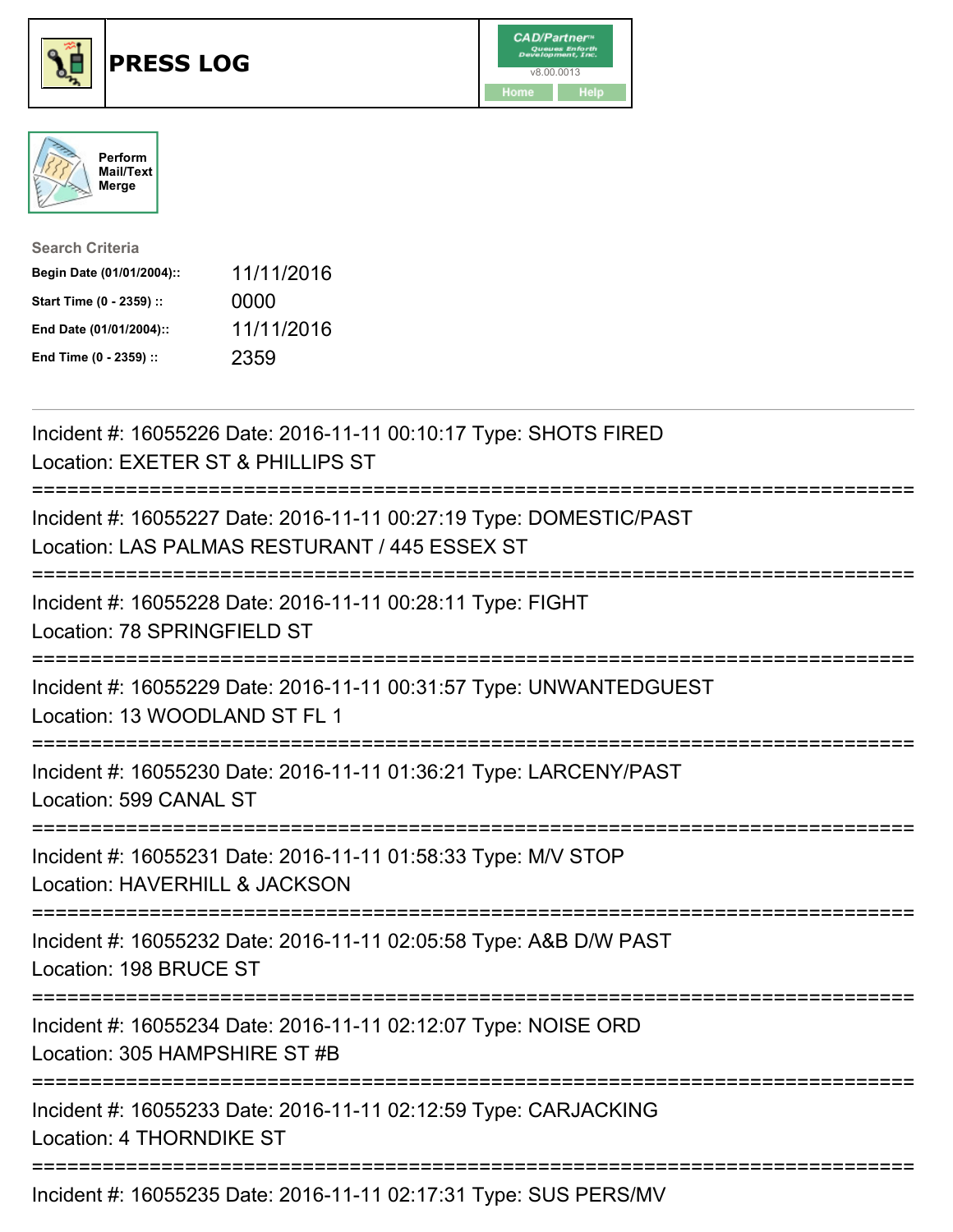| Location: 110 CRAWFORD ST                                                                                                      |
|--------------------------------------------------------------------------------------------------------------------------------|
| Incident #: 16055236 Date: 2016-11-11 02:39:15 Type: SHOTS FIRED<br>Location: 106 BERKELEY ST FL 1<br>------------------------ |
| Incident #: 16055237 Date: 2016-11-11 02:42:59 Type: M/V STOP<br>Location: OSGOOD ST & ANDOVER ST                              |
| Incident #: 16055238 Date: 2016-11-11 02:48:39 Type: SPECIAL CHECK<br><b>Location: HALLENAN AV</b>                             |
| Incident #: 16055239 Date: 2016-11-11 02:57:22 Type: M/V STOP<br>Location: BROADWAY & CANAL ST                                 |
| Incident #: 16055240 Date: 2016-11-11 02:57:33 Type: M/V STOP<br>Location: HAVERHILL ST & LAWRENCE ST                          |
| Incident #: 16055241 Date: 2016-11-11 03:01:28 Type: BUILDING CHK<br>Location: GIGANTE MEAT MARKET / 139 PARK ST               |
| Incident #: 16055242 Date: 2016-11-11 03:06:03 Type: M/V STOP<br>Location: HAMPSHIRE ST & MYRTLE ST<br>---------------------   |
| Incident #: 16055243 Date: 2016-11-11 03:48:29 Type: M/V STOP<br>Location: SALEM ST & OSGOOD ST                                |
| Incident #: 16055244 Date: 2016-11-11 04:58:52 Type: M/V STOP<br>Location: 360 ESSEX ST                                        |
| Incident #: 16055245 Date: 2016-11-11 05:03:27 Type: BUILDING CHK<br>Location: 2 APPLETON ST                                   |
| Incident #: 16055246 Date: 2016-11-11 06:14:47 Type: MEDIC SUPPORT<br>Location: 18 FRANKLIN ST #211                            |
| Incident #: 16055247 Date: 2016-11-11 06:49:41 Type: ALARM/BURG<br>Location: COMMENWEALTH NISSAN / 1 COMMONWEALTH DR           |
| Incident #: 16055248 Date: 2016-11-11 07:20:01 Type: M/V STOP<br>Location: COMMON ST & HAMPSHIRE ST                            |
|                                                                                                                                |

Incident #: 16055249 Date: 2016-11-11 07:30:31 Type: M/V STOP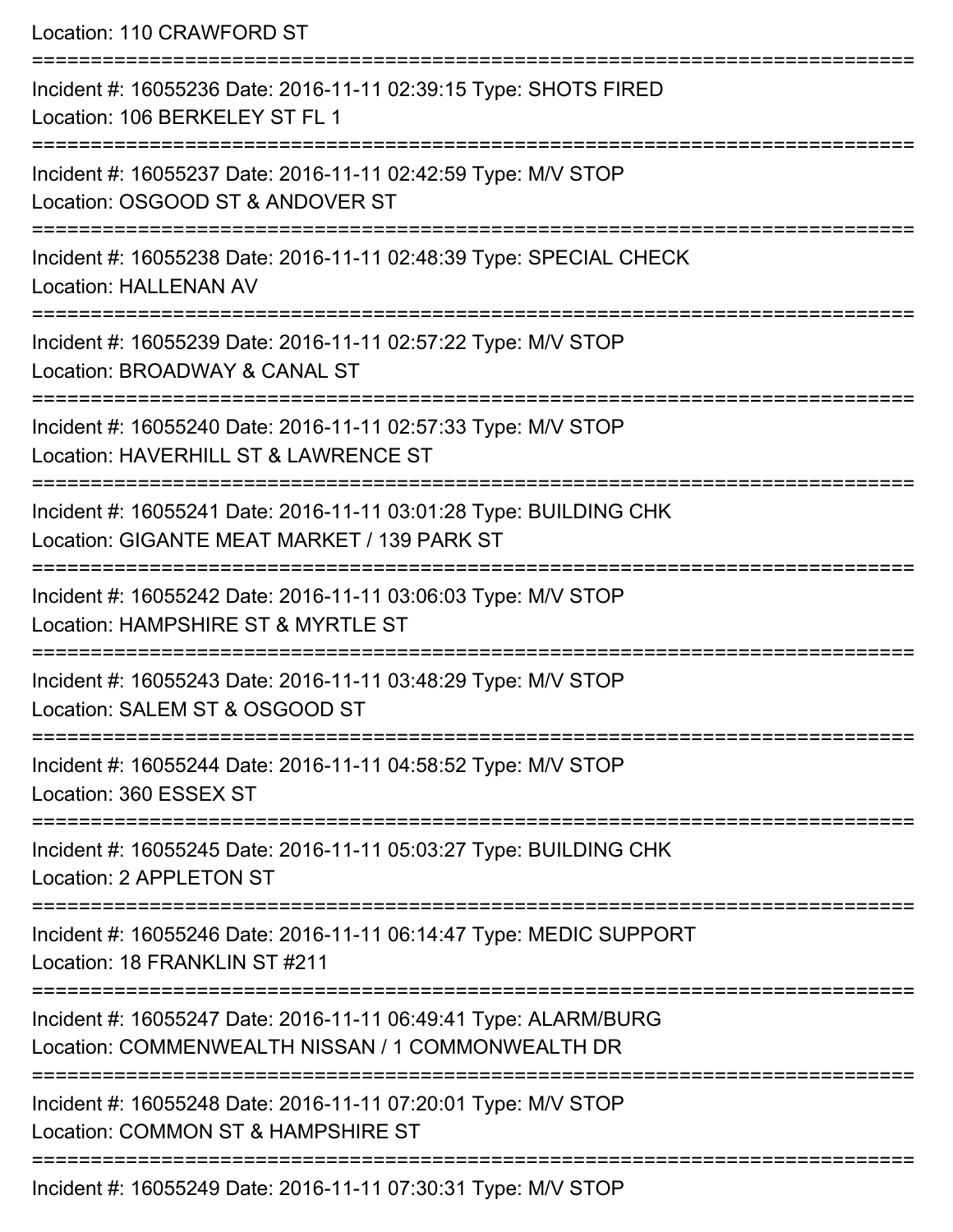| Incident #: 16055250 Date: 2016-11-11 07:40:58 Type: PARK & WALK<br>Location: BROADWAY & HAVERHILL ST        |
|--------------------------------------------------------------------------------------------------------------|
| Incident #: 16055251 Date: 2016-11-11 07:55:20 Type: M/V STOP<br><b>Location: WEST ST</b>                    |
| Incident #: 16055252 Date: 2016-11-11 07:57:54 Type: M/V STOP<br><b>Location: BRADFORD ST</b>                |
| Incident #: 16055253 Date: 2016-11-11 08:56:07 Type: MAL DAMAGE<br><b>Location: 59 TREMONT ST</b>            |
| Incident #: 16055254 Date: 2016-11-11 09:02:11 Type: MEDIC SUPPORT<br>Location: 660 HAVERHILL ST             |
| Incident #: 16055256 Date: 2016-11-11 09:02:54 Type: GENERAL SERV<br>Location: 225 ESSEX ST                  |
| Incident #: 16055255 Date: 2016-11-11 09:03:23 Type: ALARMS<br>Location: MCCANN LIQUORS / 253 S UNION ST     |
| Incident #: 16055257 Date: 2016-11-11 09:22:01 Type: SUS PERS/MV<br>Location: 17 CAMBRIDGE ST                |
| Incident #: 16055258 Date: 2016-11-11 09:23:23 Type: SUS PERS/MV<br>Location: 30 CANTON ST                   |
| Incident #: 16055259 Date: 2016-11-11 09:49:49 Type: ALARM/BURG<br>Location: GUZMAN RESD / 55 STEINER ST     |
| Incident #: 16055260 Date: 2016-11-11 09:59:04 Type: TOW OF M/V<br>Location: 210 MERRIMACK ST                |
| Incident #: 16055261 Date: 2016-11-11 10:02:32 Type: ALARM/BURG<br>Location: CRICKET WIRELESS / 205 BROADWAY |
| Incident #: 16055262 Date: 2016-11-11 10:04:37 Type: PARK & WALK<br><b>Location: S UNION ST</b>              |
| Incident #: 16055263 Date: 2016-11-11 10:20:20 Type: DISABLED MV                                             |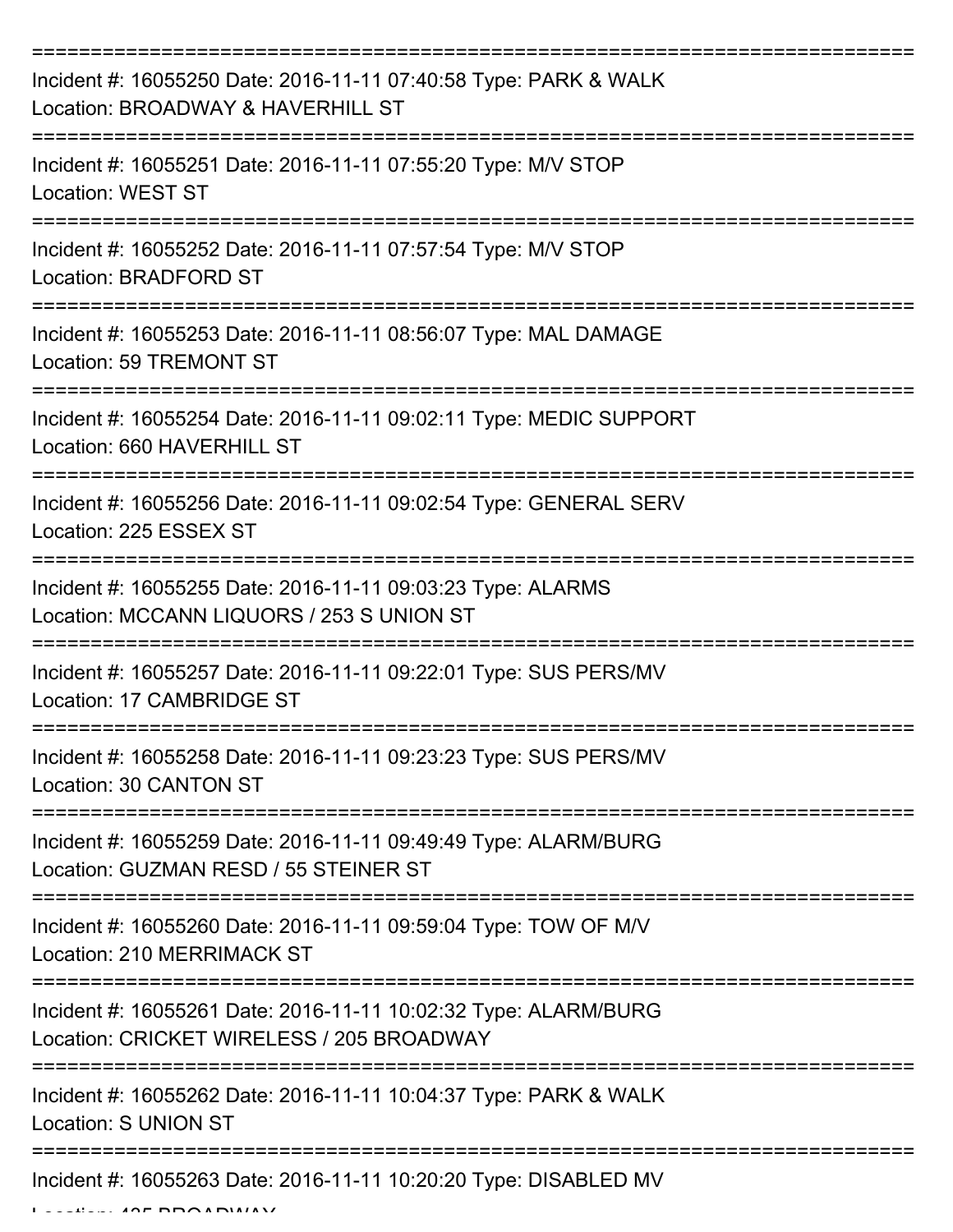| Incident #: 16055264 Date: 2016-11-11 10:23:22 Type: ALARM/BURG<br>Location: CITY HALL / 200 COMMON ST                      |
|-----------------------------------------------------------------------------------------------------------------------------|
| Incident #: 16055265 Date: 2016-11-11 10:31:17 Type: SHOTS FIRED<br>Location: 25 EUTAW ST #1                                |
| Incident #: 16055266 Date: 2016-11-11 10:37:30 Type: M/V STOP<br>Location: HAVERHILL ST & WEST ST                           |
| Incident #: 16055269 Date: 2016-11-11 10:43:48 Type: THREATS<br>Location: 59 JACKSON ST #6                                  |
| Incident #: 16055267 Date: 2016-11-11 10:45:08 Type: M/V STOP<br>Location: CARVER ST & MERRIMACK ST                         |
| ======================<br>Incident #: 16055268 Date: 2016-11-11 10:51:14 Type: AUTO ACC/NO PI<br>Location: 201 HAVERHILL ST |
| Incident #: 16055273 Date: 2016-11-11 10:52:06 Type: MISSING PERS<br>Location: 80 WARREN ST #2                              |
| Incident #: 16055270 Date: 2016-11-11 10:55:31 Type: SUS PERS/MV<br>Location: 1 SPRING ST                                   |
| Incident #: 16055271 Date: 2016-11-11 11:00:07 Type: M/V STOP<br>Location: EUTAW ST & PARK ST                               |
| Incident #: 16055272 Date: 2016-11-11 11:09:48 Type: HIT & RUN M/V<br>Location: 110 FERRY ST                                |
| Incident #: 16055274 Date: 2016-11-11 11:13:17 Type: INVEST CONT<br>Location: 52 KING ST                                    |
| Incident #: 16055275 Date: 2016-11-11 11:18:07 Type: ALARM/HOLD<br>Location: GARCIA-LEBRON / 38 LOUISBERG ST                |
| Incident #: 16055276 Date: 2016-11-11 11:22:00 Type: MEDIC SUPPORT<br>Location: 11 BROOKFIELD ST                            |
| Incident #: 16055278 Date: 2016-11-11 11:22:40 Type: 209A/SERVE                                                             |

Location: 10 MONMOUTH CT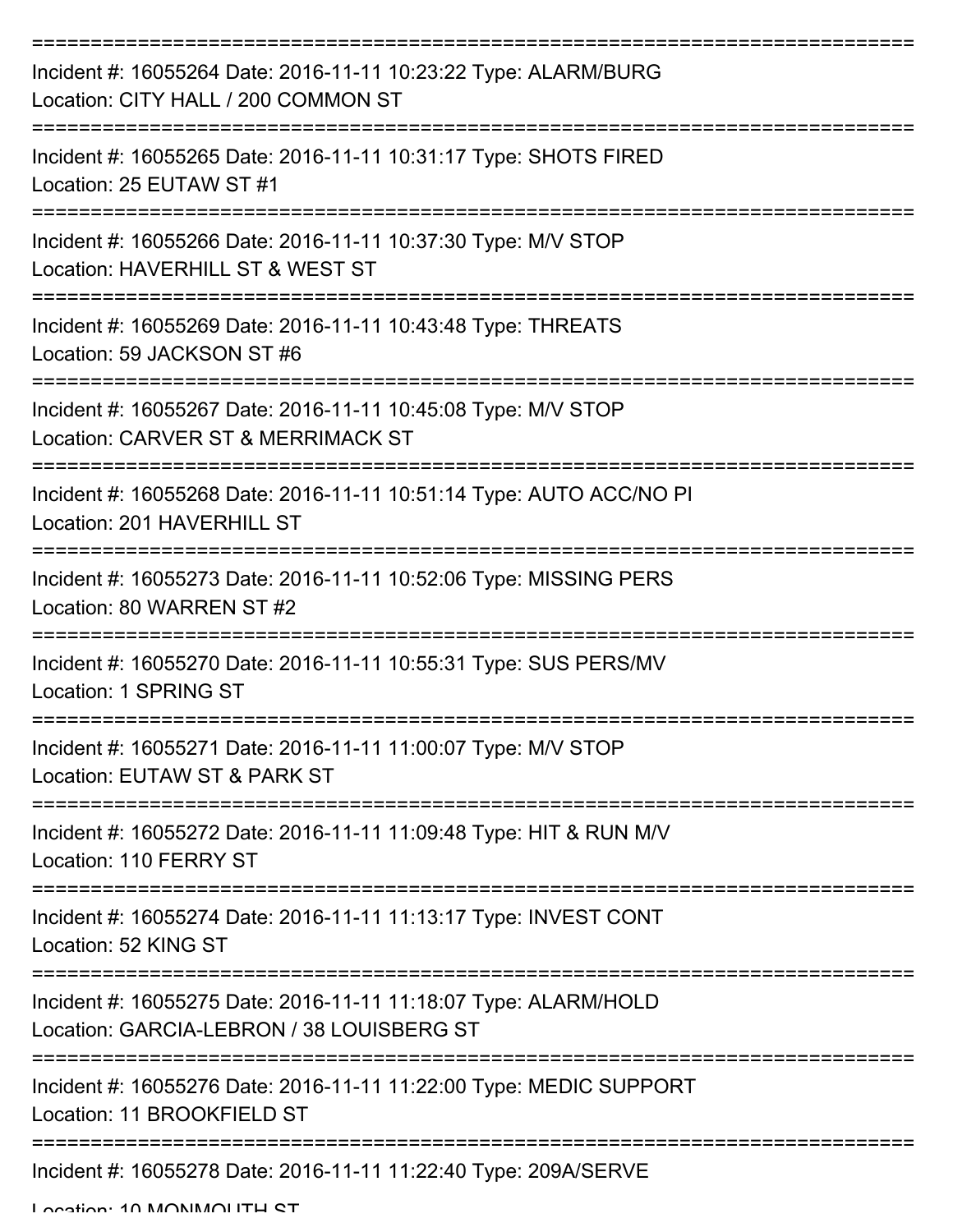| Incident #: 16055277 Date: 2016-11-11 11:24:03 Type: MEDIC SUPPORT<br>Location: LAHEY CLINIC / 12 METHUEN ST FL 2ND |
|---------------------------------------------------------------------------------------------------------------------|
| Incident #: 16055280 Date: 2016-11-11 11:27:41 Type: 209A/SERVE<br>Location: 10 MONMOUTH ST                         |
| Incident #: 16055279 Date: 2016-11-11 11:28:28 Type: INVEST CONT<br>Location: 25 EUTAW ST                           |
| Incident #: 16055281 Date: 2016-11-11 11:29:00 Type: DISTURBANCE<br>Location: 290 MERRIMACK ST                      |
| Incident #: 16055282 Date: 2016-11-11 11:31:31 Type: LIC PLATE STO<br>Location: 115 SPRINGFIELD ST #1               |
| Incident #: 16055283 Date: 2016-11-11 11:40:34 Type: CK WELL BEING<br>Location: 25 CORNISH ST                       |
| Incident #: 16055284 Date: 2016-11-11 12:03:15 Type: M/V STOP<br><b>Location: KENNDRICK</b>                         |
| Incident #: 16055285 Date: 2016-11-11 12:03:39 Type: DRUG VIO<br>Location: 44 UNION ST                              |
| Incident #: 16055286 Date: 2016-11-11 12:04:48 Type: SUS PERS/MV<br>Location: 46 SPRINGFIELD ST                     |
| Incident #: 16055287 Date: 2016-11-11 12:08:15 Type: STOL/MV/PAS<br>Location: 25 STEVENS ST                         |
| Incident #: 16055289 Date: 2016-11-11 12:15:50 Type: 209A/VIOLATION<br><b>Location: DUNSTABLE ST</b>                |
| Incident #: 16055288 Date: 2016-11-11 12:16:51 Type: AUTO ACC/NO PI<br>Location: 73 BUNKERHILL ST                   |
| Incident #: 16055290 Date: 2016-11-11 12:22:11 Type: AUTO ACC/NO PI<br>Location: 160 WINTHROP AV                    |
| Incident #: 16055291 Date: 2016-11-11 12:33:36 Type: M/V STOP<br>Location: BUNKERHILL ST & LAWRENCE ST              |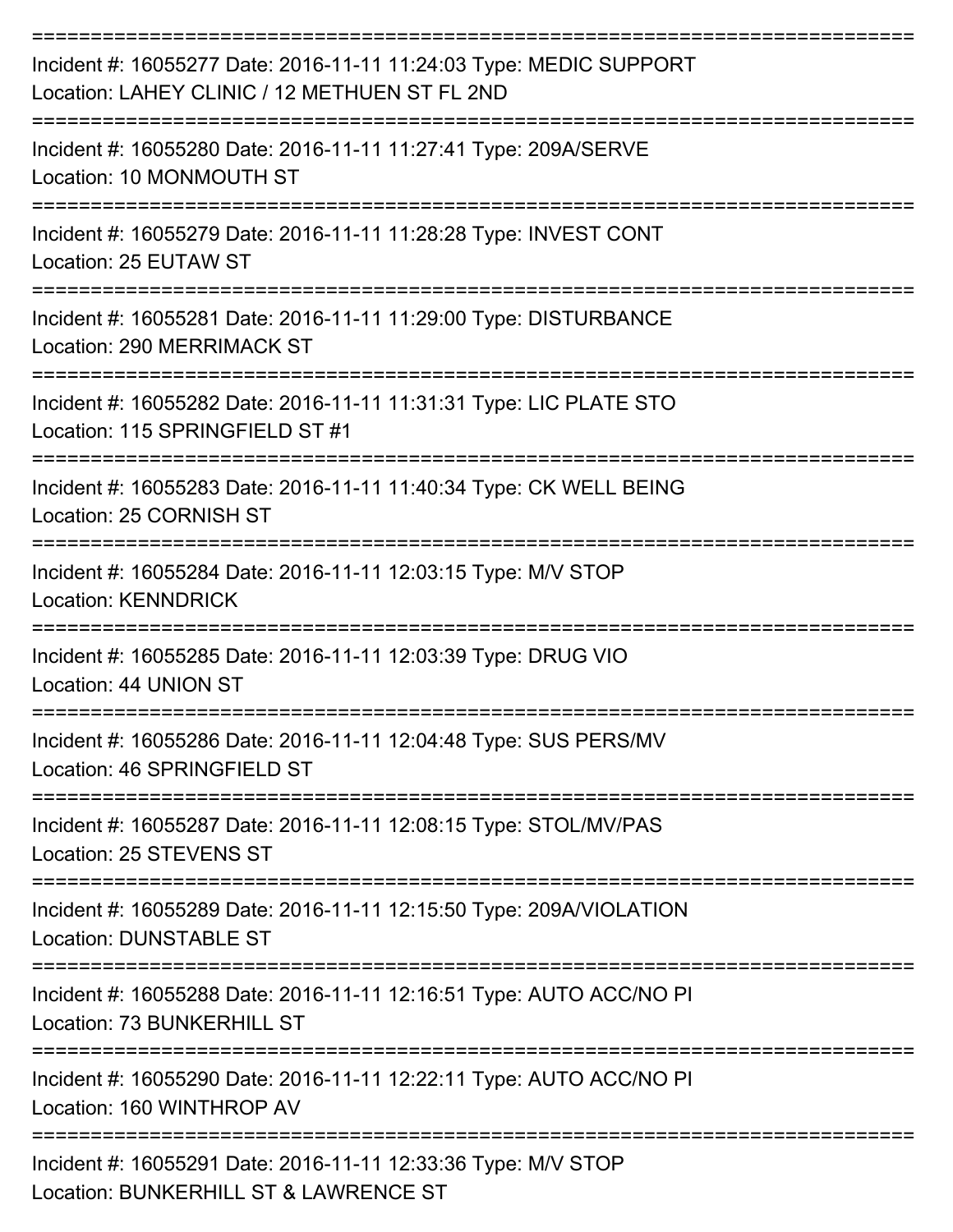| Incident #: 16055292 Date: 2016-11-11 12:41:12 Type: ALARM/BURG<br>Location: MERRIMACK VALLEY CREDIT UNION / 500 MERRIMACK ST                     |
|---------------------------------------------------------------------------------------------------------------------------------------------------|
| Incident #: 16055293 Date: 2016-11-11 12:41:22 Type: M/V STOP<br>Location: 18 MELROSE ST                                                          |
| Incident #: 16055294 Date: 2016-11-11 12:48:43 Type: M/V STOP<br>Location: 12 BEDFORD ST                                                          |
| Incident #: 16055295 Date: 2016-11-11 13:07:23 Type: LIC PLATE STO<br>Location: 144 BERNARD AV                                                    |
| Incident #: 16055296 Date: 2016-11-11 13:15:06 Type: DISTURBANCE<br>Location: HAMPSHIRE ST & METHUEN ST<br>======================<br>============ |
| Incident #: 16055297 Date: 2016-11-11 13:16:12 Type: SUS PERS/MV<br>Location: ALMA ST & MYRTLE ST                                                 |
| ======================<br>Incident #: 16055298 Date: 2016-11-11 13:32:14 Type: M/V STOP<br>Location: AMESBURY ST & LOWELL ST                      |
| Incident #: 16055299 Date: 2016-11-11 13:40:42 Type: M/V STOP<br>Location: HAVERHILL ST & PROSPECT ST                                             |
| Incident #: 16055300 Date: 2016-11-11 13:46:32 Type: M/V STOP<br>Location: TRAIN STATION / 211 MERRIMACK ST                                       |
| Incident #: 16055301 Date: 2016-11-11 13:56:11 Type: M/V STOP<br>Location: 423 S UNION ST                                                         |
| Incident #: 16055302 Date: 2016-11-11 13:57:52 Type: WARRANT SERVE<br>Location: ALMA ST & ERVING AV                                               |
| Incident #: 16055303 Date: 2016-11-11 14:08:13 Type: A&B PROG<br>Location: 774 ESSEX ST                                                           |
| Incident #: 16055304 Date: 2016-11-11 14:10:10 Type: DOMESTIC/PROG<br>Location: 28 SPRINGFIELD ST FL 2ND                                          |
| Incident #: 16055305 Date: 2016-11-11 14:32:21 Type: M/V STOP<br><b>Location: SHAWSHEEN RD</b>                                                    |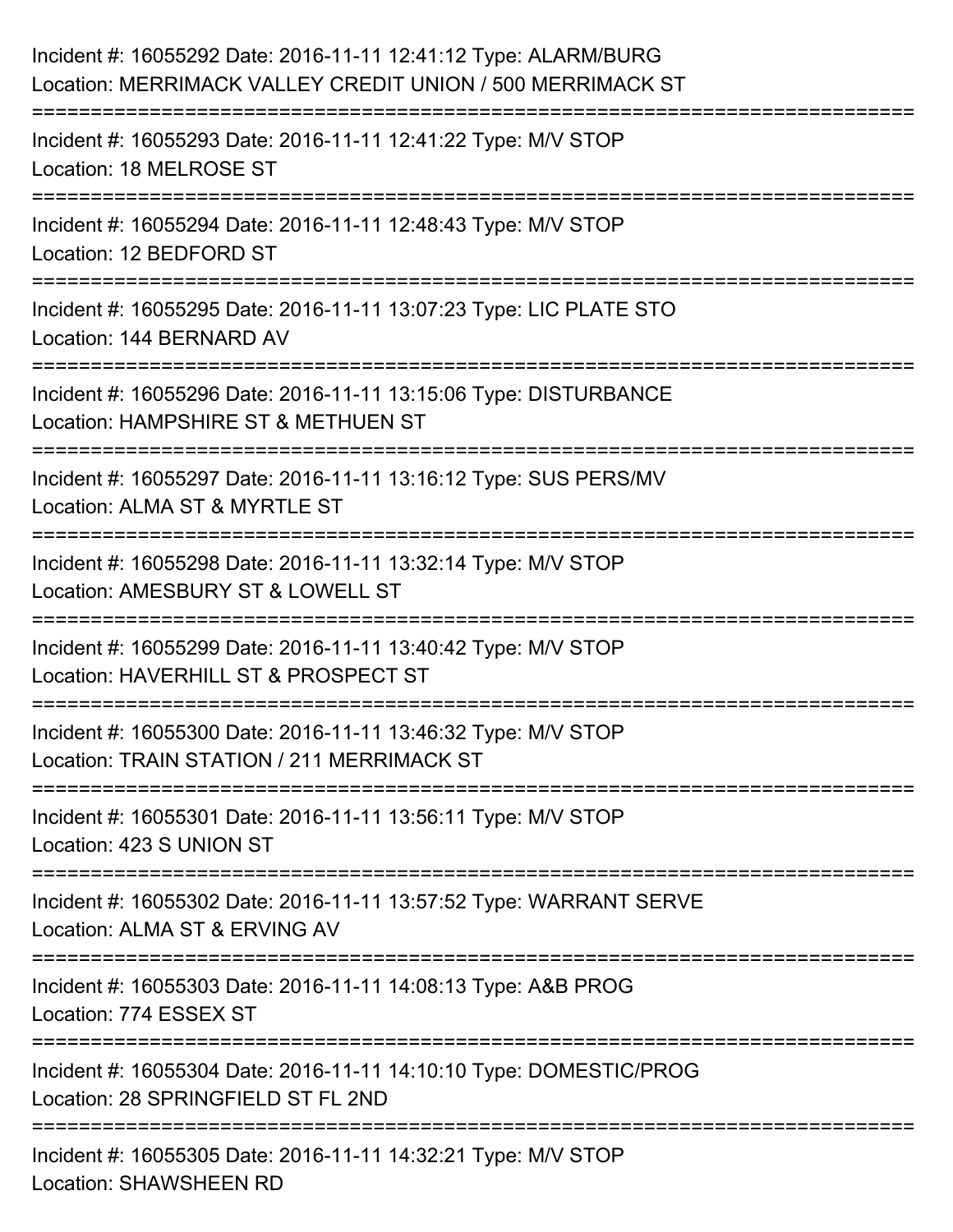| Incident #: 16055306 Date: 2016-11-11 14:37:08 Type: M/V STOP<br>Location: 28 HANCOCK ST                                              |
|---------------------------------------------------------------------------------------------------------------------------------------|
| Incident #: 16055307 Date: 2016-11-11 14:48:00 Type: NEIGHBOR PROB<br>Location: 5 CYPRESS AV                                          |
| Incident #: 16055308 Date: 2016-11-11 14:50:50 Type: KEEP PEACE<br>Location: 187 SARATOGA ST                                          |
| Incident #: 16055309 Date: 2016-11-11 15:01:13 Type: AUTO ACC/NO PI<br>Location: FRANKLIN ST & TREMONT ST                             |
| Incident #: 16055310 Date: 2016-11-11 15:01:39 Type: MEDIC SUPPORT<br>Location: 274 E HAVERHILL ST #APT 16<br>======================= |
| Incident #: 16055311 Date: 2016-11-11 15:02:15 Type: LIC PLATE STO<br>Location: 570 S UNION ST                                        |
| Incident #: 16055312 Date: 2016-11-11 15:12:47 Type: SUICIDE ATTEMPT<br>Location: 248 BROADWAY #UNIT A                                |
| Incident #: 16055313 Date: 2016-11-11 15:26:42 Type: SUS PERS/MV<br><b>Location: BELMONT ST</b>                                       |
| Incident #: 16055314 Date: 2016-11-11 15:31:06 Type: M/V STOP<br>Location: HAFFNERS GAS STATION / 262 LAWRENCE ST                     |
| Incident #: 16055315 Date: 2016-11-11 15:49:12 Type: ASSSIT AMBULANC<br>Location: GREATER LAWRENCE FAM.HLTH.CTR. / 34 HAVERHILL ST    |
| Incident #: 16055316 Date: 2016-11-11 15:53:54 Type: AUTO ACC/NO PI<br>Location: LAWRENCE ST & MAPLE ST                               |
| Incident #: 16055317 Date: 2016-11-11 15:54:56 Type: AUTO ACC/NO PI<br>Location: BROADWAY & ESSEX ST                                  |
| Incident #: 16055318 Date: 2016-11-11 15:56:59 Type: A&B PROG<br>Location: BROADWAY & CEDAR ST                                        |
| Incident #: 16055319 Date: 2016-11-11 15:58:49 Type: AUTO ACC/NO PI<br>Location: BROADWAY & CANAL ST                                  |

===========================================================================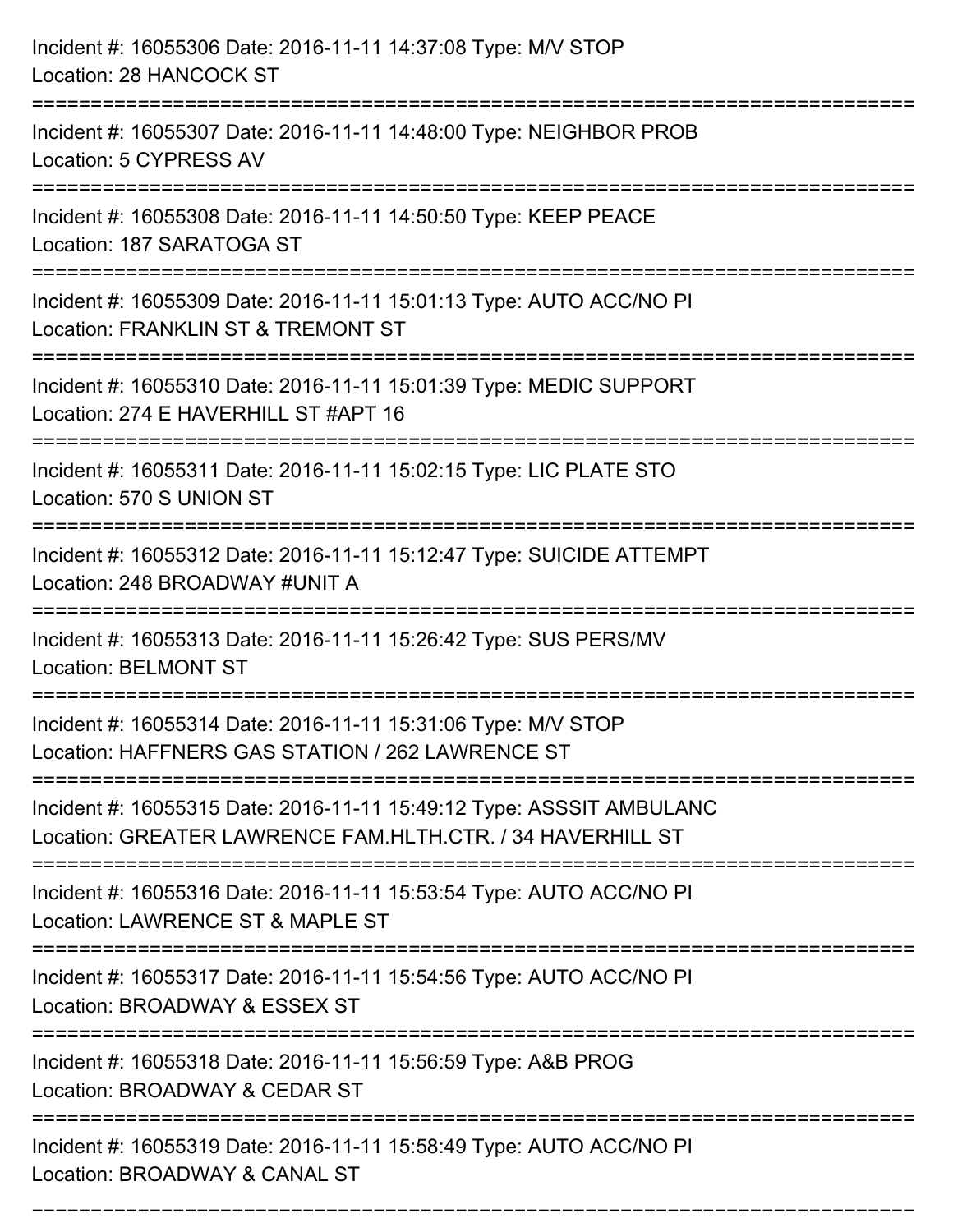| Incident #: 16055320 Date: 2016-11-11 16:03:06 Type: SUS PERS/MV<br>Location: BERKELEY CT & PARK ST<br>:=========================    |
|--------------------------------------------------------------------------------------------------------------------------------------|
| Incident #: 16055321 Date: 2016-11-11 16:07:01 Type: FIGHT<br><b>Location: 27 MANCHESTER</b>                                         |
| Incident #: 16055322 Date: 2016-11-11 16:11:41 Type: CK WELL BEING<br>Location: 2 WOODLAND CT<br>========================            |
| Incident #: 16055323 Date: 2016-11-11 16:23:40 Type: SUS PERS/MV<br>Location: 131 BOXFORD ST                                         |
| Incident #: 16055324 Date: 2016-11-11 16:28:13 Type: WOMAN DOWN<br>Location: 111 FOSTER ST                                           |
| Incident #: 16055325 Date: 2016-11-11 16:32:32 Type: MAL DAMAGE<br>Location: INMAN ST & S BROADWAY<br>========================       |
| Incident #: 16055326 Date: 2016-11-11 16:57:54 Type: INVESTIGATION<br>Location: 65 BRADFORD ST<br>================================== |
| Incident #: 16055327 Date: 2016-11-11 17:24:54 Type: M/V STOP<br>Location: 56 AMES ST                                                |
| Incident #: 16055329 Date: 2016-11-11 17:25:21 Type: TRESPASSING<br>Location: PAPPY'S BAKERY / 75 COMMON ST                          |
| Incident #: 16055328 Date: 2016-11-11 17:25:39 Type: M/V STOP<br>Location: AMESBURY ST & HAVERHILL ST                                |
| Incident #: 16055330 Date: 2016-11-11 17:29:20 Type: INVEST CONT<br>Location: 13 WOODLAND ST                                         |
| Incident #: 16055331 Date: 2016-11-11 18:03:21 Type: M/V STOP<br>Location: 17 GRAFTON ST                                             |
| Incident #: 16055332 Date: 2016-11-11 18:05:03 Type: HIT & RUN M/V<br>Location: 121 WEST ST                                          |
| Incident #: 16055338 Date: 2016-11-11 18:06:18 Type: MV/BLOCKING<br>Location: TREMONT & CROSS                                        |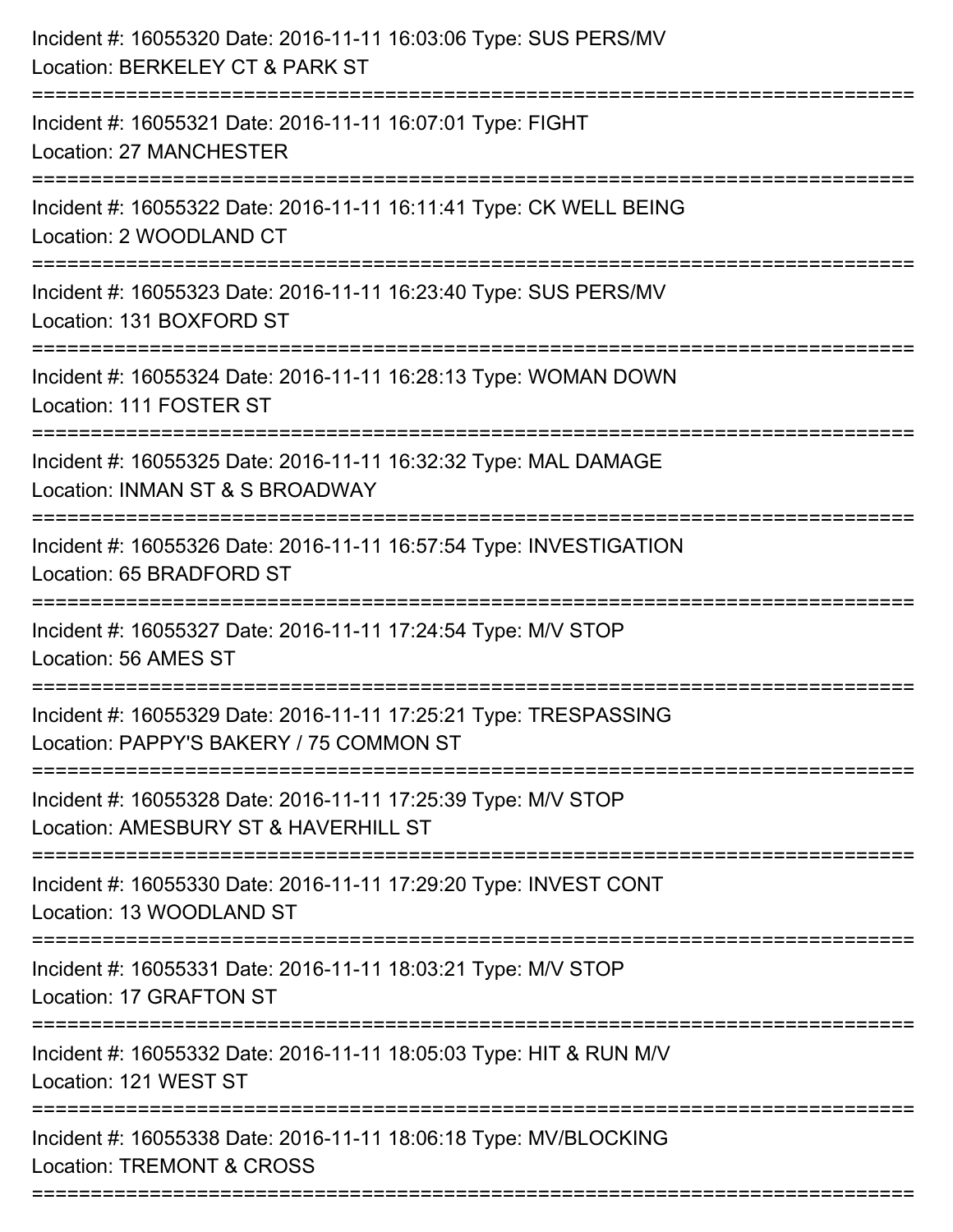Location: 22 CYR DR

| Incident #: 16055334 Date: 2016-11-11 18:12:32 Type: M/V STOP<br>Location: BROADWAY & CONCORD ST                      |
|-----------------------------------------------------------------------------------------------------------------------|
| Incident #: 16055335 Date: 2016-11-11 18:13:07 Type: AUTO ACC/NO PI<br>Location: BOWDOIN ST & S BROADWAY              |
| Incident #: 16055336 Date: 2016-11-11 18:19:22 Type: SUS PERS/MV<br>Location: HAVERHILL ST & WARREN ST                |
| Incident #: 16055337 Date: 2016-11-11 18:33:40 Type: M/V STOP<br>Location: CANAL ST & MARSTON ST                      |
| Incident #: 16055339 Date: 2016-11-11 18:45:47 Type: ALARM/HOLD<br>Location: 105 ESSEX ST #B                          |
| Incident #: 16055341 Date: 2016-11-11 18:57:05 Type: HIT & RUN M/V<br>Location: GREENFIELD ST & LORING ST             |
| Incident #: 16055340 Date: 2016-11-11 18:57:24 Type: HIT & RUN M/V<br>Location: 24 LORING ST                          |
| Incident #: 16055342 Date: 2016-11-11 19:09:08 Type: M/V STOP<br>Location: 205 BROADWAY                               |
| Incident #: 16055343 Date: 2016-11-11 19:24:38 Type: MV/BLOCKING<br>Location: 8-10 PARK ST                            |
| :=====================<br>Incident #: 16055344 Date: 2016-11-11 19:30:12 Type: DOMESTIC/PAST<br>Location: 21 BRUCE ST |
| Incident #: 16055345 Date: 2016-11-11 19:44:37 Type: DOMESTIC/PROG<br>Location: 47 N PARISH RD                        |
| Incident #: 16055346 Date: 2016-11-11 19:52:28 Type: M/V STOP<br>Location: BROADWAY & CROSS ST                        |
| Incident #: 16055347 Date: 2016-11-11 20:04:06 Type: CK WELL BEING<br>Location: 13 WILMOT ST                          |
|                                                                                                                       |

Incident #: 16055348 Date: 2016 11 11 20:10:14 Type: M/V STOP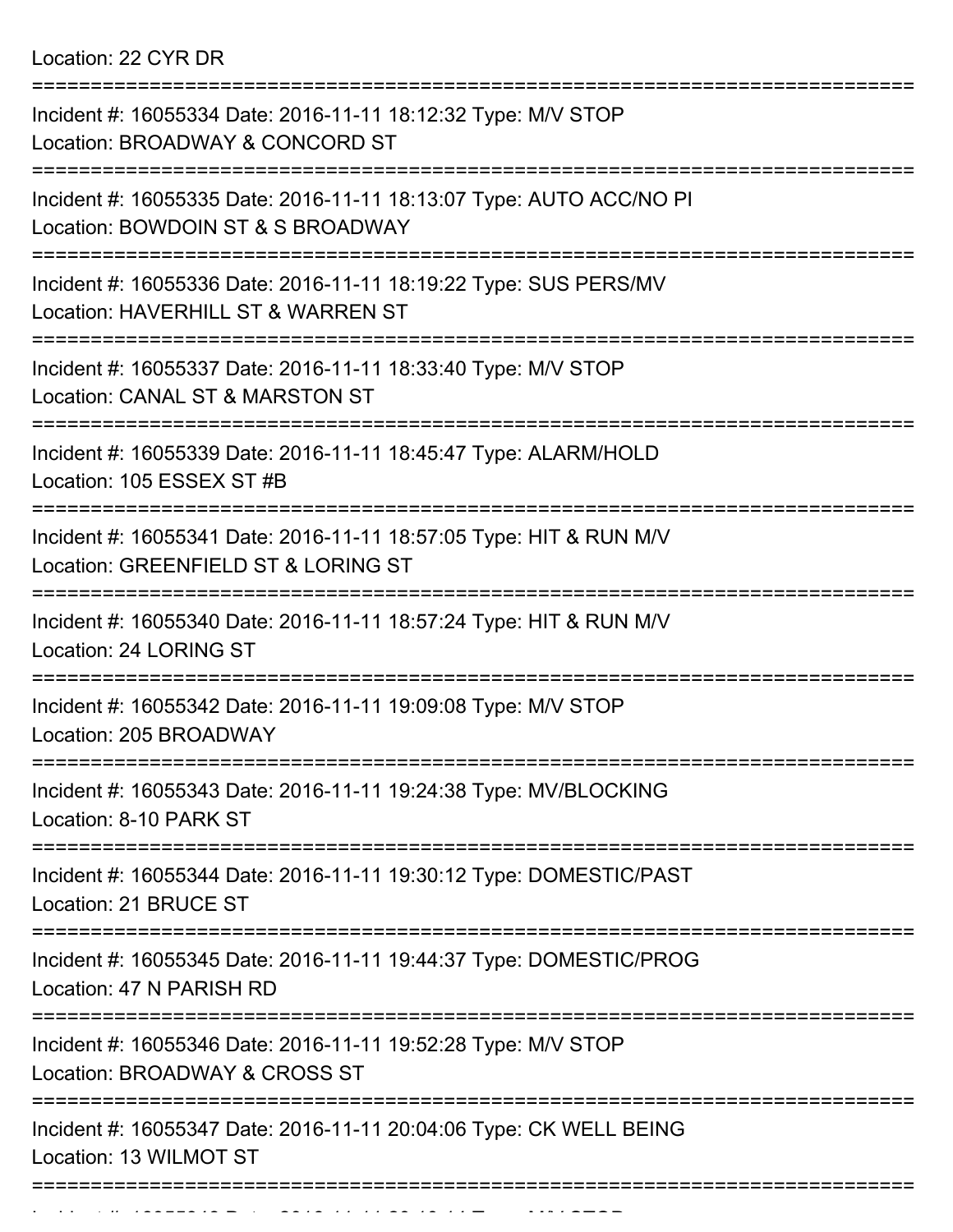Location: JACKSON ST & KNOX ST

| Incident #: 16055349 Date: 2016-11-11 20:13:05 Type: M/V STOP<br>Location: BENNINGTON ST & MYRTLE ST     |
|----------------------------------------------------------------------------------------------------------|
| Incident #: 16055350 Date: 2016-11-11 20:35:19 Type: DOMESTIC/PROG<br>Location: 129 WATER ST             |
| Incident #: 16055351 Date: 2016-11-11 20:42:07 Type: MV/BLOCKING<br>Location: 159 SARATOGA ST            |
| Incident #: 16055352 Date: 2016-11-11 20:42:39 Type: NOISE ORD<br>Location: 3 WOODLAND ST                |
| Incident #: 16055353 Date: 2016-11-11 20:48:03 Type: SUS PERS/MV<br>Location: 268 BAILEY ST              |
| Incident #: 16055354 Date: 2016-11-11 20:55:03 Type: A&B D/W PAST<br>Location: ESSEX ST & MARGIN ST      |
| Incident #: 16055355 Date: 2016-11-11 21:02:55 Type: ALARM/BURG<br>Location: 647 BROADWAY                |
| Incident #: 16055356 Date: 2016-11-11 21:11:13 Type: NOISE ORD<br>Location: 22 DEWEY ST FL 2             |
| Incident #: 16055357 Date: 2016-11-11 21:21:46 Type: DOMESTIC/PROG<br>Location: 71 AMHERST ST            |
| Incident #: 16055359 Date: 2016-11-11 21:28:55 Type: HIT & RUN M/V<br>Location: JACKSON ST & KENDRICK ST |
| Incident #: 16055358 Date: 2016-11-11 21:29:34 Type: THREATS<br>Location: 59 JACKSON ST #6 FL 3          |
| Incident #: 16055360 Date: 2016-11-11 21:40:51 Type: VIO CITY ORD<br>Location: 52 EXCHANGE ST            |
| Incident #: 16055361 Date: 2016-11-11 21:50:30 Type: AUTO ACC/NO PI<br>Location: 125 LAWRENCE ST         |
|                                                                                                          |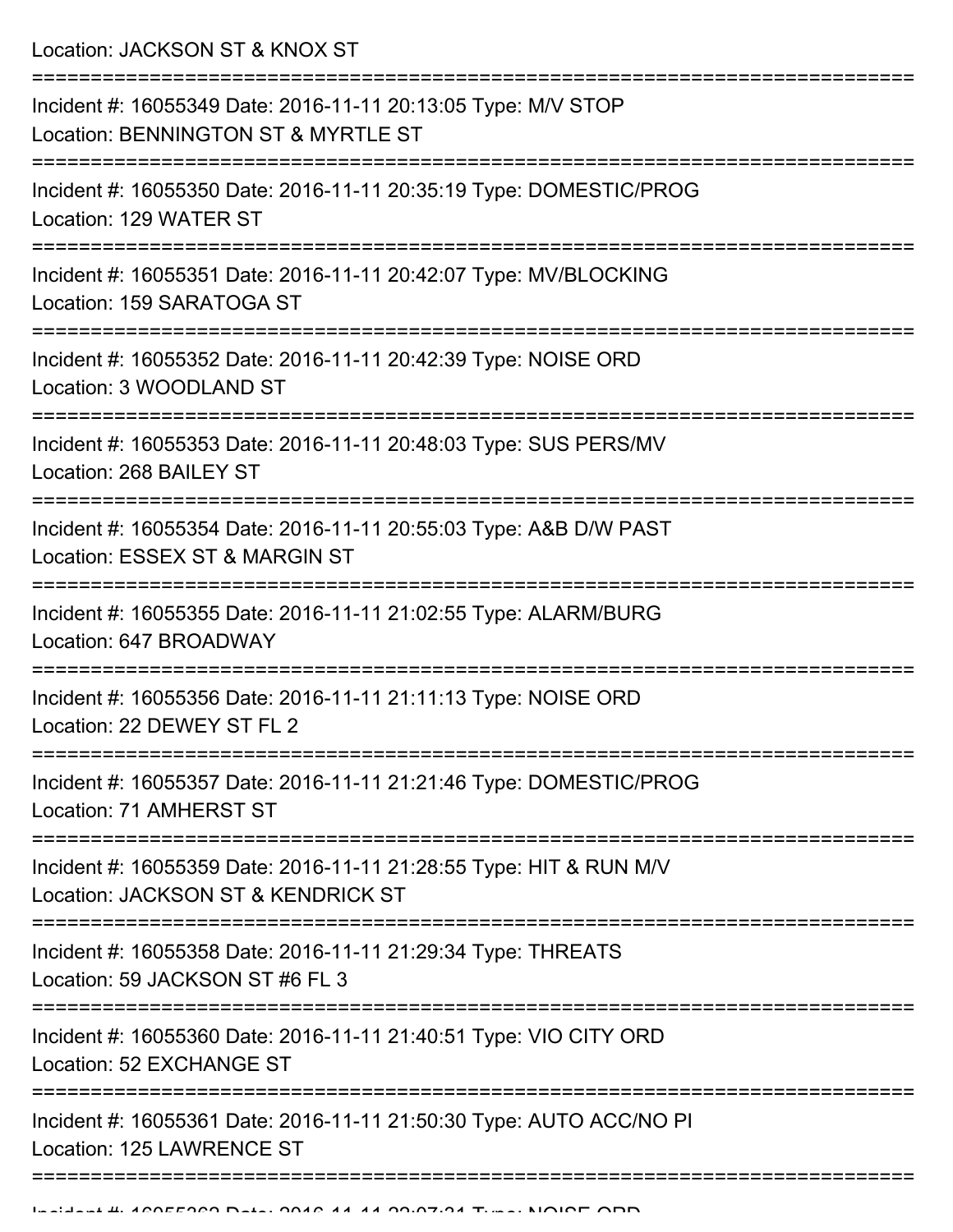Location: 4 INMAN ST #15

| Incident #: 16055363 Date: 2016-11-11 22:12:48 Type: AUTO ACC/NO PI<br>Location: MT VERNON ST & S BROADWAY                           |
|--------------------------------------------------------------------------------------------------------------------------------------|
| Incident #: 16055364 Date: 2016-11-11 22:53:10 Type: ALARM/BURG<br>Location: 205 BROADWAY #3<br>==================================== |
| Incident #: 16055365 Date: 2016-11-11 22:57:09 Type: NOISE ORD<br>Location: 20 BENNINGTON ST FL 1                                    |
| Incident #: 16055366 Date: 2016-11-11 22:58:16 Type: NOISE ORD<br>Location: 23-25 BROADWAY AV                                        |
| ---------<br>Incident #: 16055367 Date: 2016-11-11 23:00:19 Type: DOMESTIC/PROG<br>Location: 98 SALEM ST #11                         |
| Incident #: 16055368 Date: 2016-11-11 23:01:48 Type: ALARM/BURG<br>Location: JEAN CARLOS SUPERMARKET / 334 LAWRENCE ST               |
| Incident #: 16055369 Date: 2016-11-11 23:10:26 Type: M/V STOP<br>Location: 146 COMMON ST                                             |
| Incident #: 16055370 Date: 2016-11-11 23:11:36 Type: TRESPASSING<br>Location: HAFFNERS GAS STATION / 262 LAWRENCE ST                 |
| Incident #: 16055371 Date: 2016-11-11 23:30:39 Type: AMBULANCE ASSSI<br>Location: 133 ESSEX ST                                       |
| Incident #: 16055372 Date: 2016-11-11 23:54:47 Type: M/V STOP<br>Location: ESSEX ST & HAMPSHIRE ST                                   |
| Incident #: 16055373 Date: 2016-11-11 23:56:10 Type: M/V STOP<br>Location: HAMPSHIRE ST & HAVERHILL ST                               |
|                                                                                                                                      |

444 record(s)

{ call presslog("2016-11-11","0000","2016-11-11","2359") }

Total records found: 444

These results were produced by the following query: